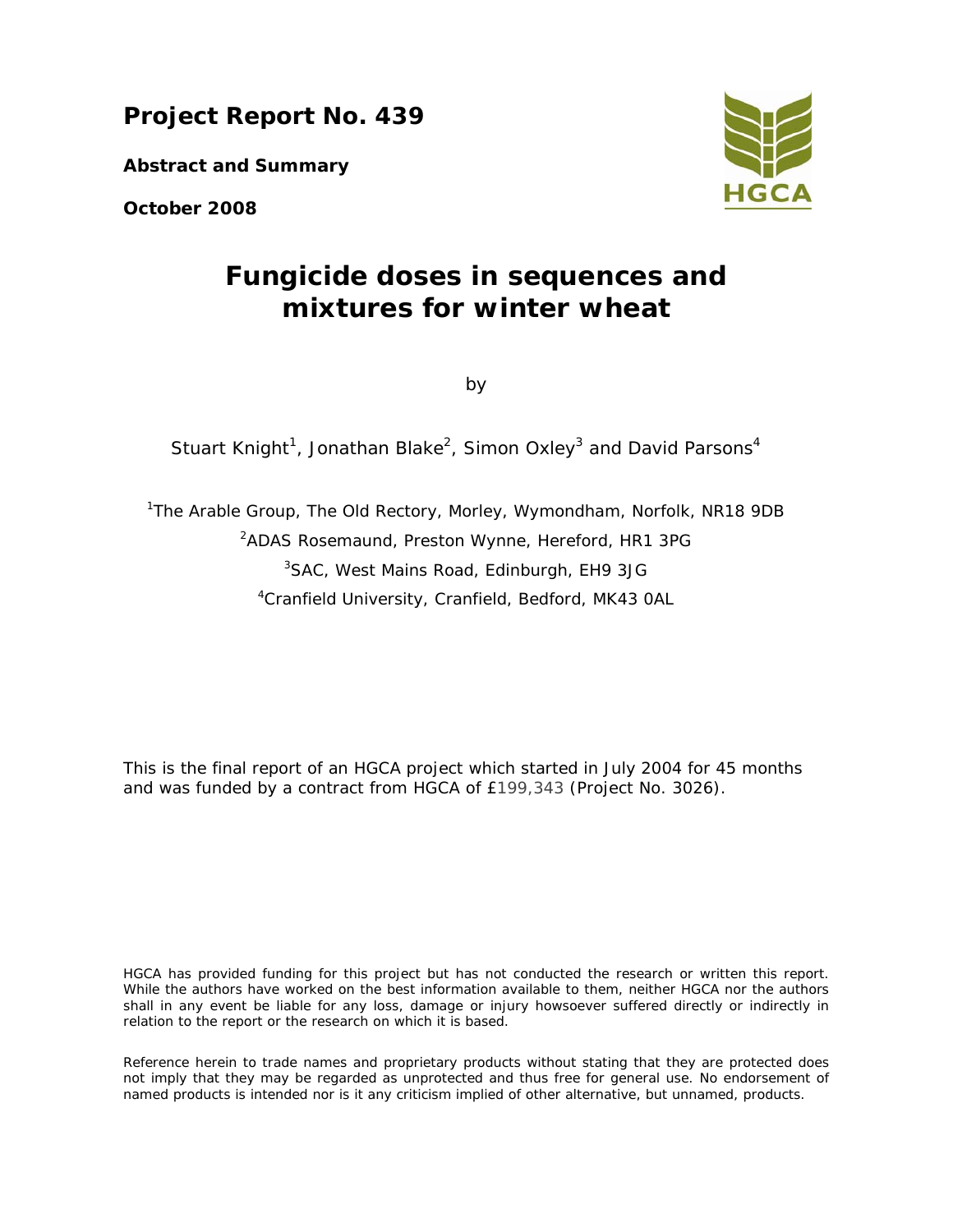# **Abstract**

The performance of individual fungicides applied as single sprays to control foliar diseases in winter wheat has been evaluated in HGCA-funded research since 1994. A new project was commissioned to add information on the effects of using a sequence of two sprays or a mixture of two or more products, with the aim of establishing principles by which farmers could develop effective programmes from HGCA fungicide performance data. The project focused on control of *Septoria tritici* (1), and the impact of mixtures on the dose-response of the triazole fungicide Opus (epoxiconazole). Field experiments were conducted on three varieties representing a range of susceptibilities to septoria, and at four locations over a three year period, to give a range of disease pressures. The main treatments compared single sprays (at GS39) against 2-spray programmes (at GS32 and GS39), and Opus applied alone against mixtures with Bravo (chlorothalonil) or Bravo plus the strobilurin Vivid (pyraclostrobin).

In 2005 and 2006 septoria was the main disease present and the major influence on green leaf area and grain yield. Adding Bravo to a 2-spray Opus programme reduced the dose of triazole needed to obtain equal control of septoria, often by 50% or more, allowing optimum yields to be obtained at 15-30% lower doses of Opus and improving margins. Even when mixed with Bravo, optimum triazole (Opus) doses were 45-65% higher for the most compared to the least septoria-susceptible variety, and 40-60% higher under medium-high than under low septoria pressure. In 2007 yellow or brown rust were present as well as septoria at all locations, and in some cases these had an equal or greater influence on yield. The strobilurin Vivid was of more benefit than Bravo as a partner to control rusts. Adding Vivid, as well as Bravo, resulted in up to 70% lower optimum Opus doses whilst maintaining or improving margins.

Raising the grain price from £80 to £160/t increased the optimum dose of Opus by 25-30%. However, a range of doses would have given margins close to the optimum, and applying a dose slightly above the expected optimum would allow for application delays or higher than expected disease pressure. Early septoria progress, as indicated by within-season disease monitoring experiments, did not correlate well with end of season septoria levels or fungicide responsiveness. The Wheat Disease Manager computer programme, designed to predict yield response to fungicides from information available at the time of treatment, and a mixture calculator that was created to combine dose-response curves for disease for two individual fungicide active ingredients and produce a value for the mixture, both gave promising results.

(1) Most recent scientific name is *Mycosphaerella graminicola*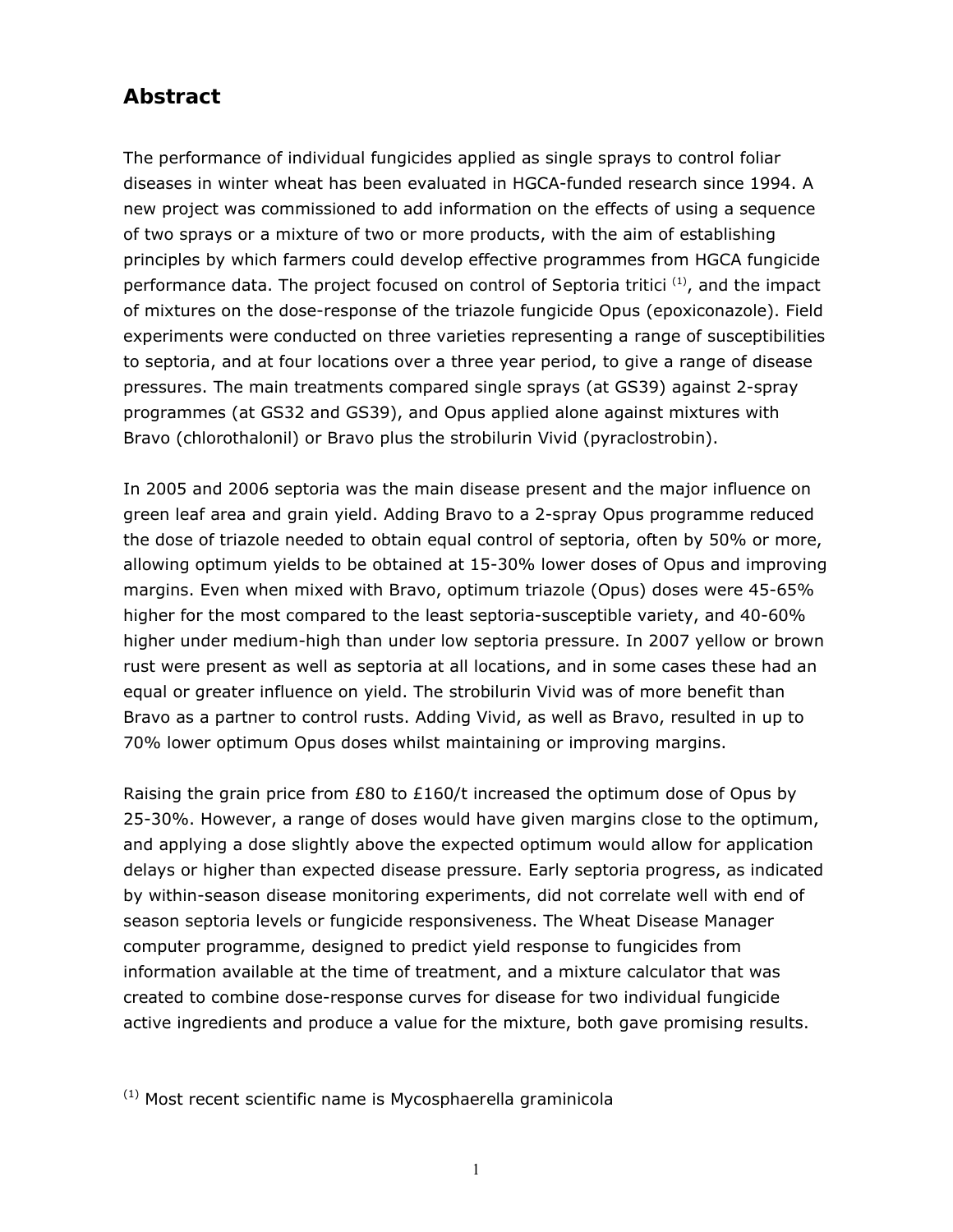## **Summary**

#### **Introduction**

The performance of individual fungicides in winter wheat, applied as single sprays, has been evaluated in HGCA-funded research since 1994. The experiments have allowed comparative dose-response curves to be produced for a range of fungicides, and for the control of the major foliar diseases. Using epoxiconazole (Opus) as an example, the research indicated a downward shift in the performance of triazole fungicides against *Septoria tritici* (1) between 1995 and 2005, and this has provided a compelling argument for the use of robust doses on farm to maintain disease control.

In practice the majority of wheat crops receive more than one fungicide spray, with each application consisting of a mixture of at least two products. A new project was commissioned to add information on the effects of using a sequence of two sprays, or a mixture of two or more products, on dose response curves for disease, green leaf area and yield, with the aim of establishing principles by which farmers could develop fungicide programmes in winter wheat from HGCA fungicide performance information. Due to its importance as the most widespread and damaging foliar disease of wheat in the UK, and the decline in performance of the major fungicide group (triazoles) used against it, control of septoria was the main focus of the project.

An additional limitation of the existing HGCA research was that fungicide performance was being evaluated on very susceptible varieties and in high disease risk locations. This ensures a stringent test, and enables potentially small differences in fungicide performance to be detected. In practice a range of varieties are present on farm, and not all of these are highly disease susceptible or grown in high risk areas. The ubiquitous nature of septoria and relative stability of varietal resistance mean that this disease most lends itself to adjusting fungicide dose (rather than fungicide choice). However there was a need for information to support decisions on the appropriate size of the adjustment in dose to account for varietal susceptibility and disease pressure.

The number of potential combinations is such that it would clearly not be possible to determine experimentally the dose response implications of all possible fungicide sequence and mixtures and for every disease. Therefore, the project also provided an opportunity to look at how closely the relative disease control and yield performance of mixtures and sequences could be predicted using computer programmes.

<sup>(1)</sup> Most recent scientific name is *Mycosphaerella graminicola*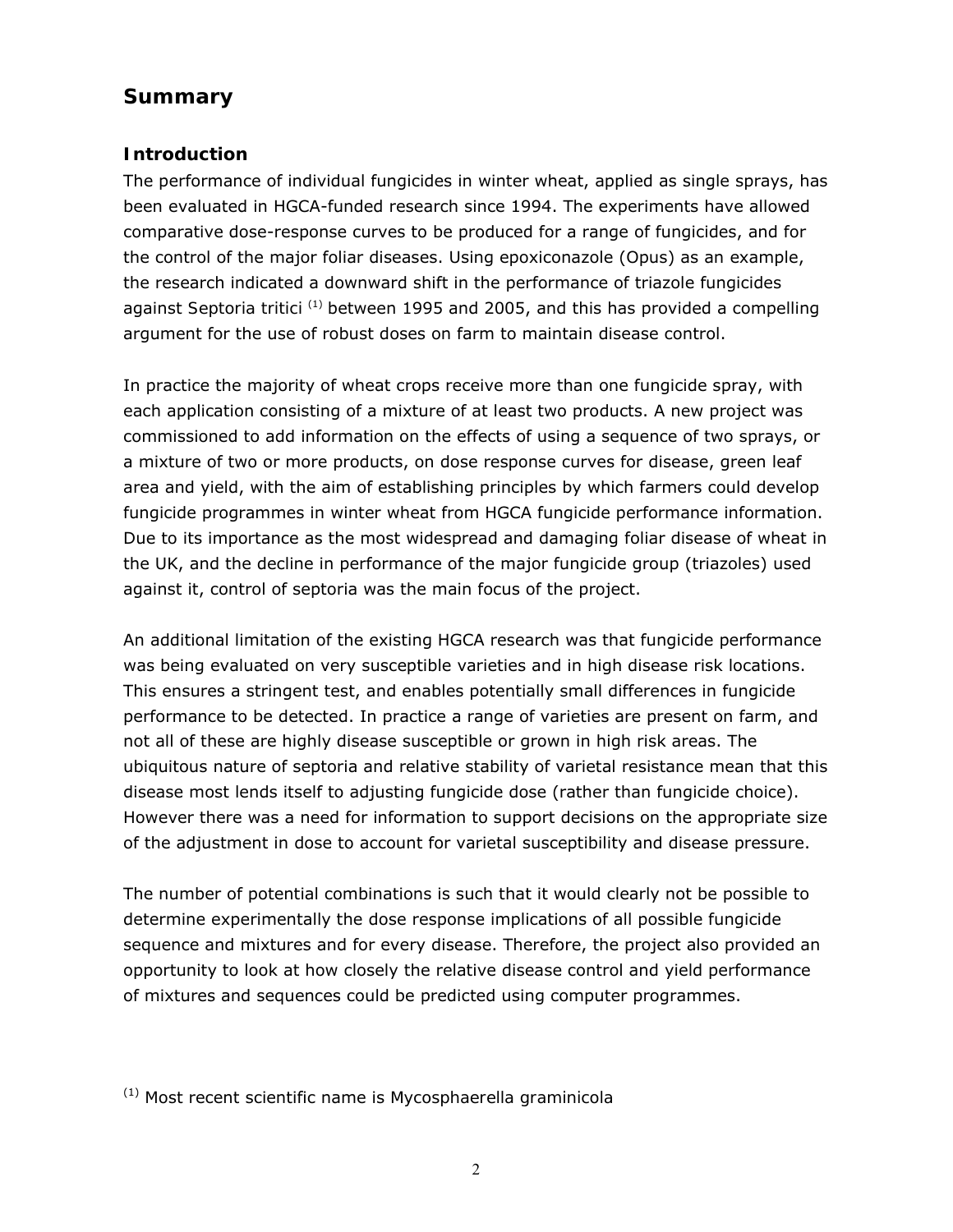## **Field Experimentation: Materials and Methods**

Field experiments were conducted at three locations in England (in Herefordshire, Hampshire and Norfolk) and one in Scotland (Borders) in three successive seasons from 2004/05 to 2006/07. The experiments examined the impact of using sequences and mixtures of fungicides (compared to single sprays) on the dose response of Opus (125 g/l epoxiconazole, BASF) for foliar disease control, preservation of green leaf area, grain yield and margin. The treatment groups and Opus doses used are outlined in Table 1. The mixture partners used were Bravo 500 (500 g/l chlorothalonil, Syngenta Crop Protection), which has primarily protectant activity against septoria, and Vivid (250 g/l pyraclostrobin, BASF), which has good activity against rusts but like all strobilurins now has very limited septoria activity due to resistance. The mixture partners were included at fixed doses of 1.0 l/ha for Bravo and 0.5 l/ha for Vivid at both T1 and T2 (equivalent to a half dose at each timing). Treatments were applied in 200-220 l/ha water as a medium-fine spray, using conventional flat fan nozzles.

| Treatment<br>Group                | T1 Spray<br>(GS32, leaf 3)    | Opus doses (I/ha)        | T <sub>2</sub> Spray<br>(GS39, flag If) | Opus doses (I/ha)        |
|-----------------------------------|-------------------------------|--------------------------|-----------------------------------------|--------------------------|
| untreated                         | none                          | $\overline{\phantom{a}}$ | none                                    | $\overline{\phantom{a}}$ |
| single-spray<br>Opus              | none                          | -                        | Opus alone                              | 0.25, 0.5, 1.0, 2.0      |
| two-spray<br>Opus                 | Opus alone                    | 0.15, 0.3, 0.6, 1.2      | Opus alone                              | 0.25, 0.5, 1.0, 2.0      |
| two-spray Opus<br>+ Bravo         | Opus + Bravo<br>500           | 0.15, 0.3, 0.6, 1.2      | $Opus + Bravo$<br>500                   | 0.25, 0.5, 1.0, 2.0      |
| two-spray Opus<br>+ Bravo + Vivid | Opus + Bravo<br>$500 +$ Vivid | 0.15, 0.3, 0.6, 1.2      | $Opus + Bravo$<br>$500 +$ Vivid         | 0.25, 0.5, 1.0, 2.0      |

| Table 1. Treatment groups, application timings and doses |  |  |
|----------------------------------------------------------|--|--|
|----------------------------------------------------------|--|--|

At each location experiments were conducted on three varieties representing a range of susceptibilities to *S. tritici*, indicated by their resistance ratings to septoria on the HGCA Recommended List for Winter Wheat. These were Consort, most susceptible and rated 4, Einstein, intermediate and rated 5, and Robigus, least susceptible and rated 7. At all sites, treatments were evaluated using a randomised block design, in separate but adjacent trials for each variety. The main assessments and measurements were:

- foliar disease (% leaf area affected) and green leaf area by leaf layer on up to four occasions, with the main assessment at between GS69 and GS80.
- grain yield and specific weight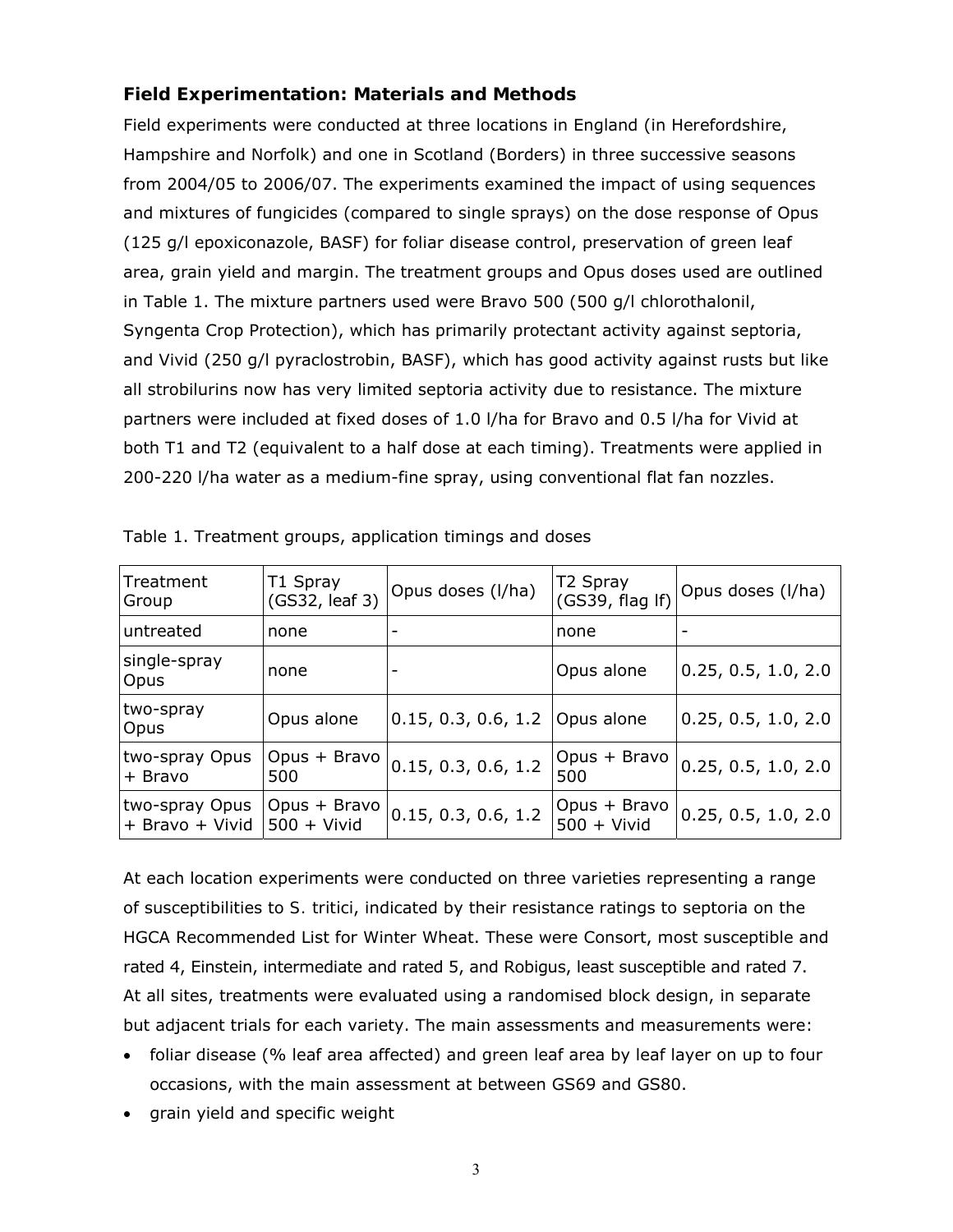Results from individual experiments were analysed statistically by ANOVA, and used to fit exponential dose response curves. Margins, defined here as output value (yield x grain price) less the fungicide chemical costs (not including application costs), were calculated from the fitted yield curves using the following prices: grain £120/t (except where stated otherwise), Opus £26/litre, Bravo 500 £4.50/litre and Vivid £26/litre.

### **Field Experimentation: Results**

In 2005 and 2006 the major pathogen present at all sites was *S. tritici*, and control of septoria was therefore the main foliar disease influence on green leaf area and grain yield. In 2007, yellow rust or brown rust were present at all locations, in addition to septoria. In a number of cases, control of rusts was an equal or greater influence on green leaf area and grain yield, and this was taken into account when selecting which yield and green leaf area results to combine when summarising performance.

#### **Disease Control:** *Septoria tritici*

Septoria levels varied between sites and seasons, from less than 10% to more than 75% on leaf 2 of the untreated for Consort, and from less than 5% to more than 25% on leaf 2 for Robigus. In some experiments a two-spray Opus programme resulted in better overall control of septoria on the top two or three final leaf layers than for the same total dose of Opus applied as a single spray. However in a number of cases there was no benefit to splitting the same dose between two sprays rather than one, especially where the total Opus dose applied was 0.5 l/ha or less. In seven out of eight experiments, adding Bravo substantially reduced the amount of Opus needed to get equal control of septoria on the final two or three leaf layers, compared to a twospray Opus programme alone (Table 2).

Table 2. Reduction in the total dose of Opus needed to achieve the same level of septoria control, as a result of adding Bravo to a two-spray Opus programme. (Based on a comparison of the doses required to give an average 75% control compared to the untreated on the top 2-4 leaf layers at the final assessment timing).

|                                         | % reduction in Opus dose required as a result of adding Bravo |         |              |        |  |  |
|-----------------------------------------|---------------------------------------------------------------|---------|--------------|--------|--|--|
| Experiment(s)                           |                                                               | Consort | Robigus      |        |  |  |
|                                         | Mean                                                          | Range   | Mean         | Range  |  |  |
| 7 Site Mean excl.<br>Herefordshire 2006 | 56%                                                           | 12-70%  | 78%          | 69-90% |  |  |
| Herefordshire 2006   no reduction       |                                                               |         | no reduction |        |  |  |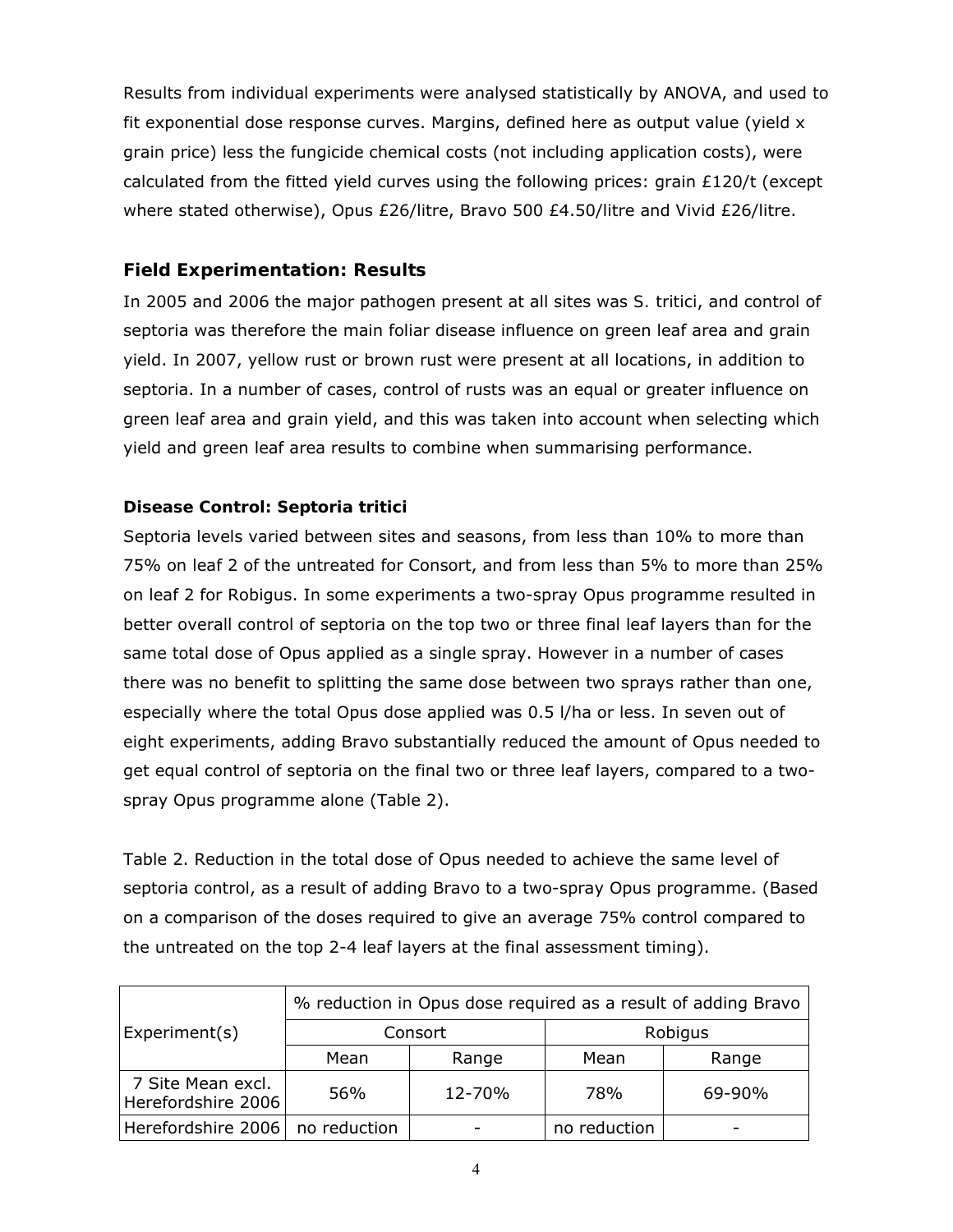Adding Vivid as well as Bravo had little additional effect on septoria control. The exception was Herefordshire in 2006, where the addition of Bravo (only) to a twospray Opus programme did not improve septoria control. There was however a small benefit where both Bravo and Vivid were added. The most likely explanation for this is wet weather that caused high infection pressure prior to application of the T2 sprays, resulting in high eradicant (triazole) requirement.

#### **Disease Control: Brown Rust and Yellow Rust**

In 2007, following a mild winter and unusually warm spring, brown rust was present in wheat crops across much of England, from an early stage. In these experiments, the disease was a particular problem on Consort and Robigus in Norfolk and on Einstein in Hampshire, but it did not appear until late in the season in Herefordshire. Conversely, yellow rust was the major problem on Robigus in the Borders. The addition of Bravo to a two-spray Opus sequence rarely improved brown rust control compared to the same dose of Opus applied alone. However, adding Vivid as well as Bravo to Opus generally resulted in an increase in brown rust control for the same dose of the triazole (Table 3).

Table 3. Reduction in the dose of Opus needed to achieve the same level of brown rust control, as a result of adding Bravo or Bravo + Vivid to a two-spray Opus programme. (Based on a comparison of the doses required to give 90% control compared to the untreated on the flag leaf and leaf 2 at the final assessment timing, mean of 4 trials).

| % reduction in total dose of Opus required as a result of adding partner(s) |          |               |       |  |  |
|-----------------------------------------------------------------------------|----------|---------------|-------|--|--|
| Bravo                                                                       |          | Bravo + Vivid |       |  |  |
| Mean                                                                        | Range    | Mean          | Range |  |  |
| 2%                                                                          | $0 - 55$ | 45%           | 0-87  |  |  |

In one trial, the addition of Bravo to a two-spray programme with Opus did not benefit the control of yellow rust compared to Opus alone. The addition of Vivid + Bravo did improve control compared to Opus + Bravo, but was no better than Opus alone.

#### **Disease Control: Green Leaf Area**

In 2005 and 2006, when septoria was the dominant disease, the amount of green leaf area remaining on the top three leaves at the final assessment timing mirrored the control of septoria achieved for each fungicide treatment. The addition of Bravo to a two-spray Opus programme therefore substantially increased the amount of green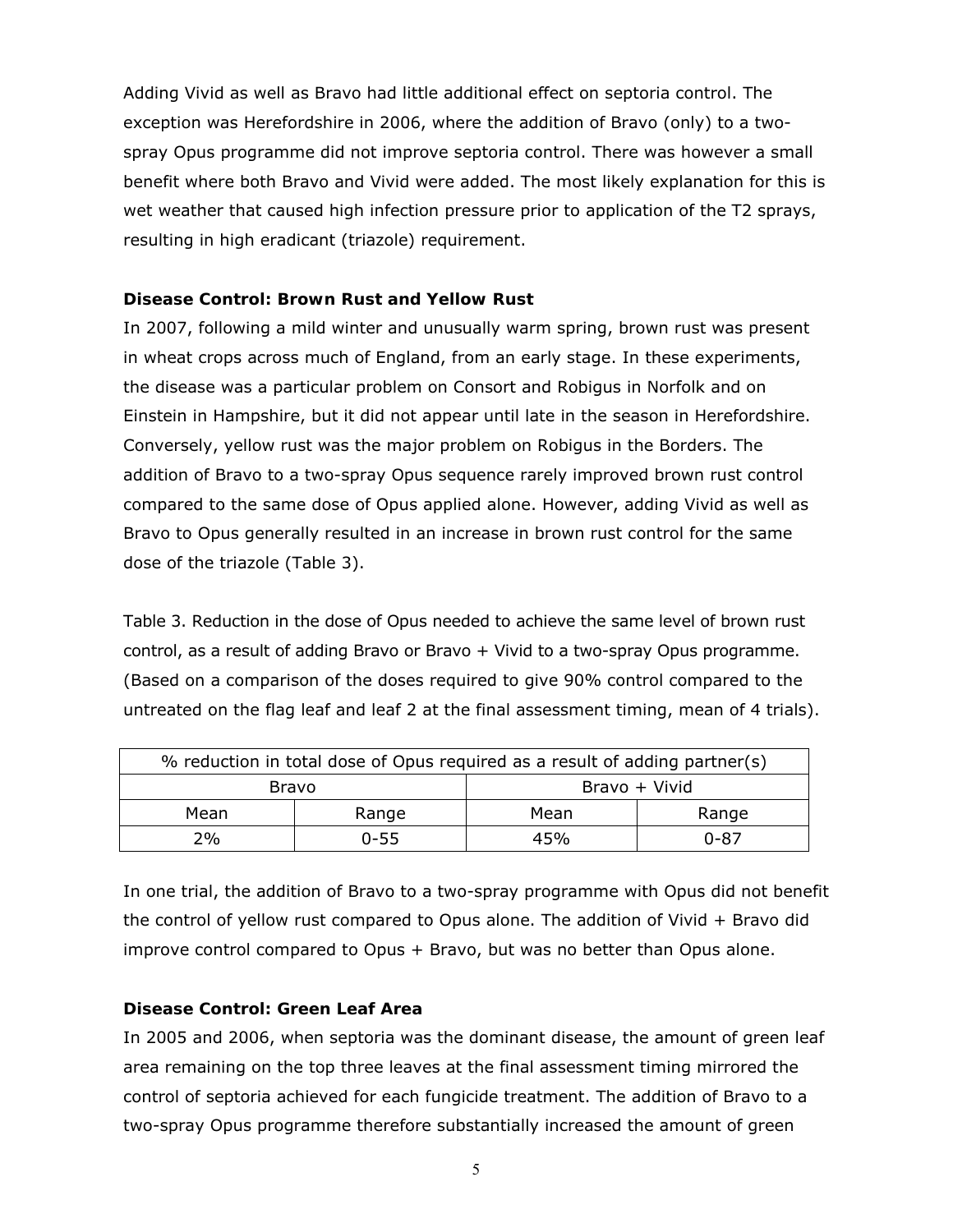leaf compared to Opus alone, except Herefordshire in 2006 when the main improvement to leaf area was obtained where Bravo and Vivid, rather than Bravo only, were added. In 2007, in situations where brown rust and septoria were of equal significance, both Bravo and Vivid contributed to an increase in green leaf area compared to Opus alone. However, where brown rust or yellow rust were dominant, only where Vivid was added as well as Bravo was there an increase in green leaf area.

#### **Grain Yield and Quality**

The effects of Opus dose and fungicide treatment were mostly similar between sites and seasons in the first two years. At total Opus doses of 0.5-1.0 l/ha or less, there was often little yield difference between single and two-spray programmes that had received the same amount of triazole. In a two-spray programme, addition of Bravo substantially increased yield compared to the same total dose of Opus alone on all varieties. The yield difference decreased with increasing Opus dose. The addition of Vivid as well as Bravo gave a further small yield benefit, which often decreased only marginally at higher Opus doses. Herefordshire in 2006 was different, with a more obvious yield advantage from a two-spray Opus programme compared to a single spray, a smaller yield benefit from adding Bravo and a larger improvement from the addition of Vivid as well as Bravo, which decreased rapidly with increasing Opus dose.

The effects of fungicide treatment on the response of grain yield to Opus dose varied between experiments in 2007. There were some similarities between sites on Consort. When compared with the same total dose of Opus alone in two-spray programmes, the addition of Vivid as well as Bravo gave a larger yield benefit than just adding Bravo. In all cases the yield advantage over Opus alone decreased with increasing Opus dose, although in Hampshire, Herefordshire and Norfolk there was a yield benefit to the inclusion of Vivid (plus Bravo) up to the highest Opus dose evaluated.

Grain specific weight data were collected for most of the experiments. In a number of cases differences between treatments were fairly small and not statistically significant, especially for Einstein and Robigus. Where there were treatment effects, these showed very strong similarities to the effects of fungicide treatment on grain yield.

#### **Margin**

Optimum Opus doses for each of the two-spray fungicide treatments, and the margins achieved at those doses, are summarised below in Table 4 for Consort and Robigus in

6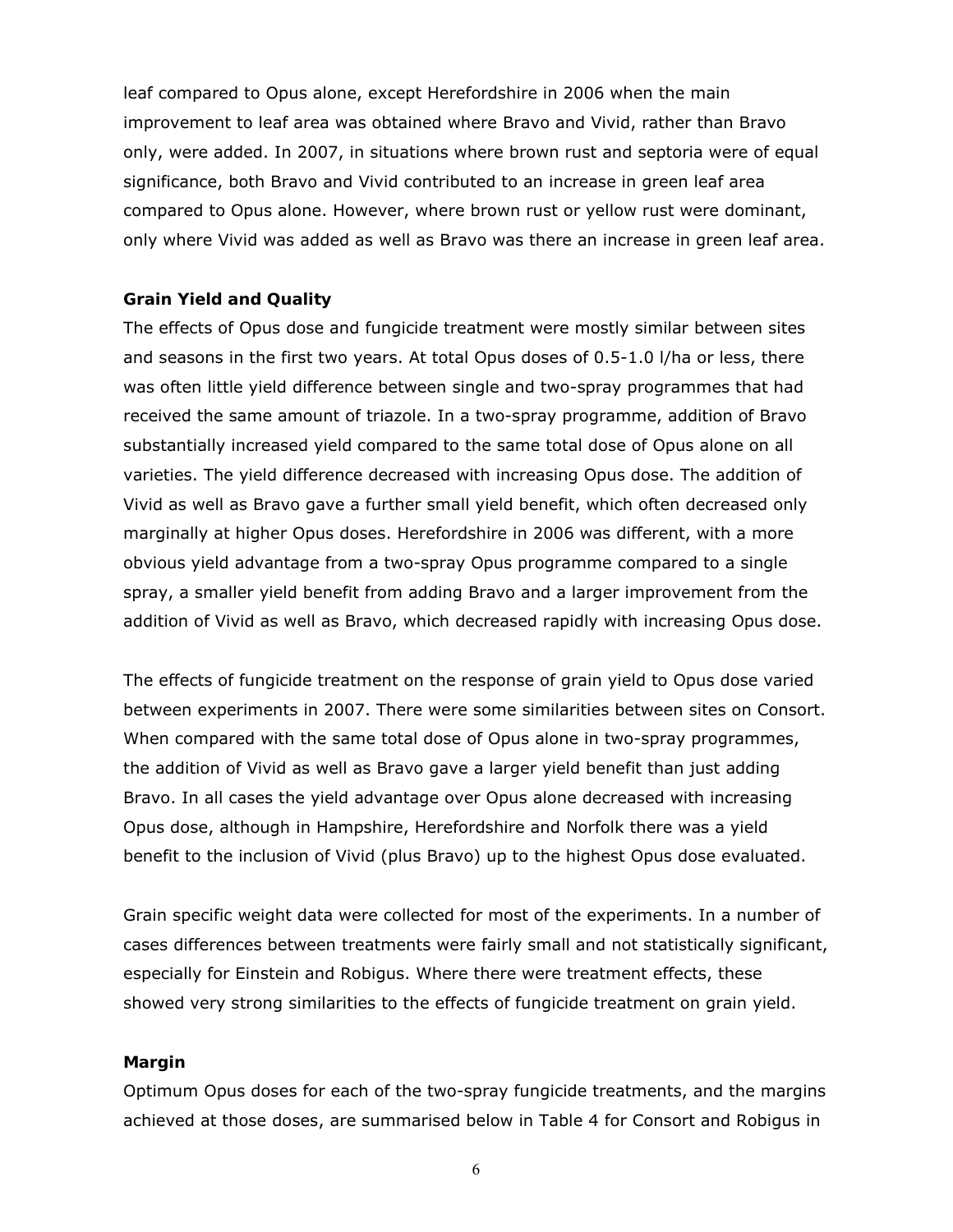2005 and 2006 (when septoria was the dominant disease). Only six of the eight experiment are included, as yield data for the Borders site were vary variable due to flooding in 2005 and responses to fungicide dose were erratic in 2006. The addition of Bravo to a two-spray Opus programme gave a higher margin and at a lower optimum dose of Opus. The addition of Vivid as well as Bravo further reduced the optimum Opus dose, but the highest margin achieved was similar to Opus + Bravo. On Consort the optimum Opus dose for the Opus-only two-spray treatment was above the maximum permitted total dose in two sprays (2.0 l/ha). The optimum Opus dose for the Opus + Bravo treatments was only just within this limit. On Robigus all treatments had an optimum Opus dose well within the maximum permitted in two sprays.

Of the six experiments, three had relatively low septoria pressure and three had medium-high disease pressure. For Consort, optimum Opus doses were about 40% higher in the medium-high than in the low disease pressure experiments, for each treatment group. For Robigus, optimum Opus doses were about 60% higher in the medium-high than in the low disease pressure experiments. As a consequence, optimum Opus doses (in mixtures) were about 65% higher on Consort than on Robigus in the low disease pressure experiments, but only about 45% higher on Consort than on Robigus in the medium-high disease pressure experiments.

Table 4. Effect of fungicide treatment, variety and disease pressure on optimum dose of Opus in two-spray programmes (mean of 6 experiments from 2005 and 2006: 3 with medium-high and 3 with relatively low septoria pressure).

|                           | Optimum Opus dose I/ha in two-spray programmes<br>(and margin £/ha achieved at optimum dose) |                      |                 |                |                      |                 |
|---------------------------|----------------------------------------------------------------------------------------------|----------------------|-----------------|----------------|----------------------|-----------------|
| Fungicide                 | Consort                                                                                      |                      |                 | Robigus        |                      |                 |
| Treatment<br>Group        | 6 Site<br>mean                                                                               | 3 Site<br>(med-high) | 3 Site<br>(low) | 6 Site<br>mean | 3 Site<br>(med-high) | 3 Site<br>(low) |
| Opus<br>two-spray         | 2.8<br>(1139)                                                                                | $3.2+$               | 2.3             | 1.4<br>(1213)  | 1.8                  | 1.1             |
| Opus + Bravo              | 1.9<br>(1166)                                                                                | 2.2                  | 1.6             | 1.2<br>(1237)  | 1.5                  | 0.9             |
| Opus + Bravo<br>$+$ Vivid | 1.4<br>(1167)                                                                                | 1.6                  | 1.1             | 0.9<br>(1240)  | 1.1                  | 0.7             |

For the Opus + Bravo treatment, an analysis was done to identify the range of Opus doses that would have given a margin within £2/ha of that achieved at the optimum, for Consort and Robigus and under medium-high and low disease pressures (Table 5).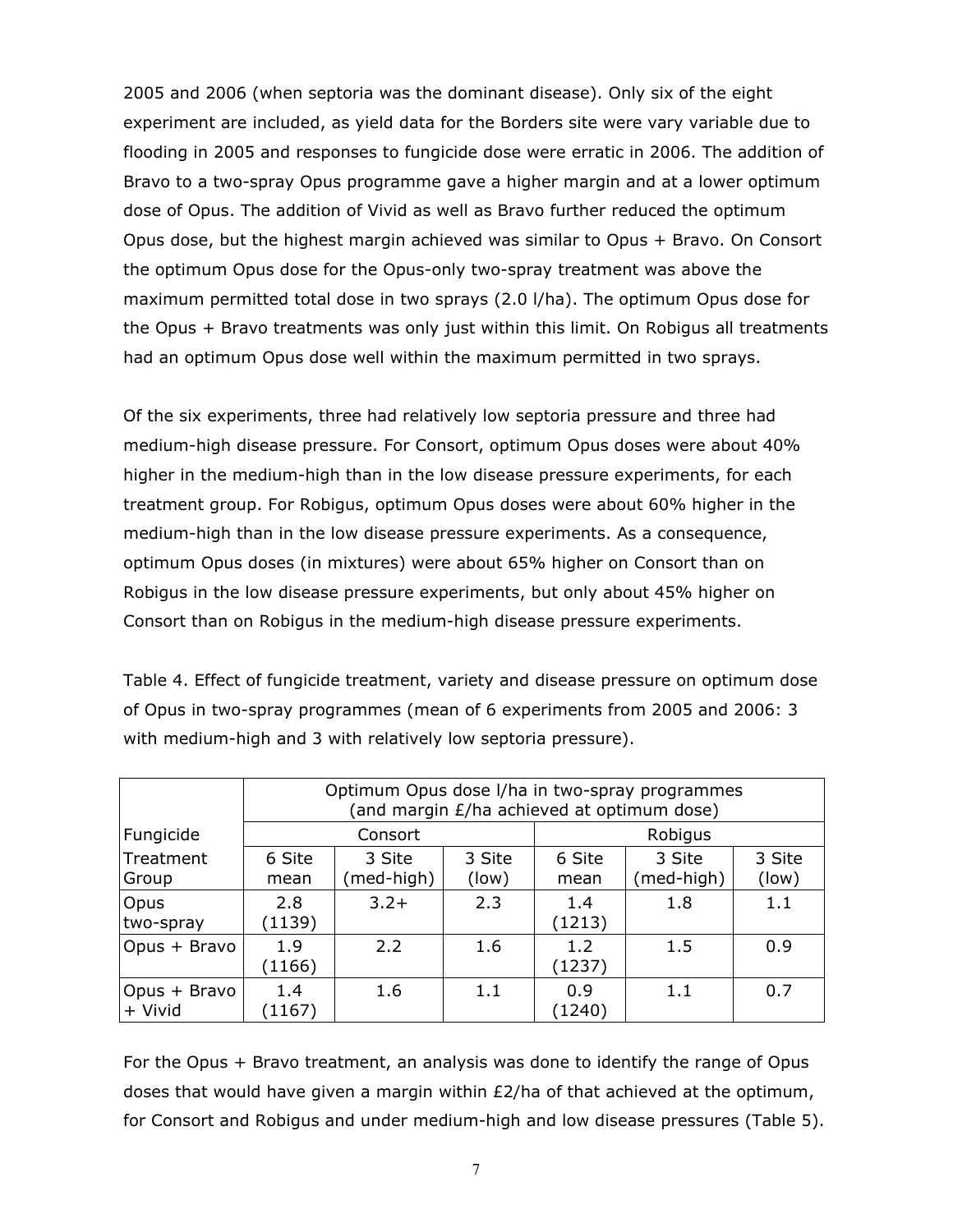Table 5. Range of Opus doses in a two-spray programme including Bravo that would have given margins within £2/ha of that achieved at the optimum Opus dose (mean of 3 experiments with med-high and 3 with low disease pressure from 2005 and 2006).

|          | Optimum Opus dose, and highest and lowest doses (I/ha) that would<br>have given a margin within £2/ha of the optimum |         |        |         |         |        |  |
|----------|----------------------------------------------------------------------------------------------------------------------|---------|--------|---------|---------|--------|--|
| Septoria | Consort                                                                                                              |         |        |         | Robigus |        |  |
| Pressure | Highest                                                                                                              | Optimum | Lowest | Highest | Optimum | Lowest |  |
| Med-high | 2.6                                                                                                                  | 2.2     | 1.9    | 1.8     | 1.5     | 1.2    |  |
| Low      | 1.9                                                                                                                  | 1.6     | 1.3    | 1.2     | 0.9     | 0.7    |  |

Typically, Opus doses within 15-20% above or below the optimum would have resulted in a margin within £2/ha of that achieved at the optimum dose. For both Consort and Robigus, the highest dose that could have been applied to achieve a margin within £2/ha of the optimum in the low disease pressure experiments was approximately the same as the lowest dose that could have been applied to achieve a margin within £2/ha in the medium-high disease pressure experiments.

Over the duration of this project, the wheat grain price ranged from less than £80/t to more than £160/t. Further analysis showed that optimum Opus doses would have been 25-30% higher on Consort with wheat at £160/t than with wheat at £80/t. On Robigus, optimum doses would have been 30-50% higher with wheat at £160/t than at £80/t. The adjustments to Opus dose that would have been justified were smaller when Bravo and Vivid were included in mixture with Opus, then where Opus was applied alone. Fungicide prices were kept constant for this analysis, although in practice these may also change with changing wheat price.

Table 6. Effect of fungicide treatment and variety on optimum dose of Opus (and margin achieved) in two-spray programmes (4 site summary for 2007)

| Variety | Optimum Opus dose I/ha in two-spray programmes<br>(and margin <i>£</i> /ha achieved at optimum dose)<br>Fungicide |                |                 |                 |                            |
|---------|-------------------------------------------------------------------------------------------------------------------|----------------|-----------------|-----------------|----------------------------|
|         | Treatment                                                                                                         | <b>Borders</b> | Hampshire       | Herefordshire   | <b>Norfolk</b>             |
|         | Opus two-spray                                                                                                    | 2.0<br>(985)   | $3.2+$<br>(921) | $3.2+$<br>(939) | $3.2+$<br>(910)            |
| Consort | Opus + Bravo<br>+ Vivid                                                                                           | 1.20<br>(961)  | 1.68<br>(929)   | 1.6<br>(942)    | 1.52<br>(917)              |
|         | Opus two-spray                                                                                                    | 1.04<br>(1030) | 1.76<br>(951)   | 1.76<br>(961)   | 2.64<br>(942)              |
| Robigus | Opus + Bravo<br>+ Vivid                                                                                           | 0.32<br>(1026) | 0.24<br>(977)   | 0.4<br>(1079)   | 1.2 <sub>1</sub><br>(1007) |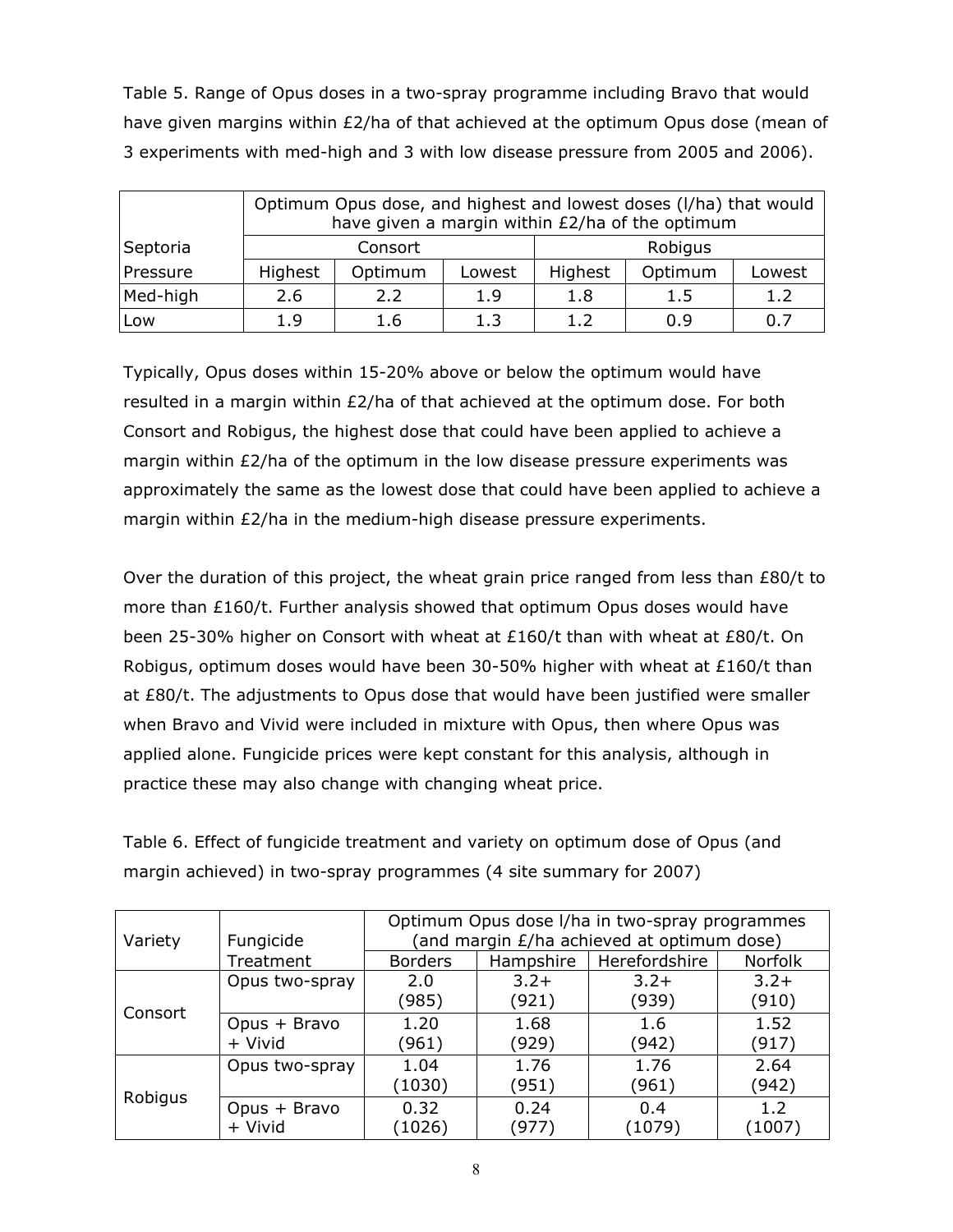The effects of fungicide treatment on optimum Opus dose (and margin) varied in 2007 (Table 6). At all sites optimum Opus doses on Consort were lower for Opus + Bravo + Vivid than for Opus alone in a two-spray programme (for which the optimum was above the highest dose evaluated at three sites). The addition of Bravo plus Vivid substantially reduced the optimum Opus dose on Robigus at all sites, while maintaining or increasing margins. On Consort the addition of just Bravo also resulted in consistently lower optimum Opus doses, but this was not true for Robigus.

#### **Seasonal Disease Risk**

'Live monitoring' experiments conducted on winter wheat as part of CropMonitor were a useful source of information on disease progress during the project. These involved detailed weekly assessments of foliar disease on each emerging leaf layer from GS31 through to GS75, on four wheat varieties that did not receive any fungicides. Three of the sites (Hampshire, Herefordshire and Norfolk) at which sequences and mixtures experiments were located also hosted live monitoring experiments that were sown at about the same time and in the same or nearby fields. In 2005 and 2006 two of the varieties in the live monitoring were the same as in sequences and mixtures (Consort and Robigus). In 2007 Ambrosia was substituted for Consort in live monitoring, but this has a similar rating (4) for resistance to septoria on the HGCA Recommended List. On the whole, early septoria progress as indicated by the live monitoring experiments was not a good guide to septoria levels at the end of the growing season (even on the final three leaf layers) or optimum Opus dose. The data suggest that the rate at which septoria levels increased towards the end of the growing season may have been more important. In 2007 the development of rusts would also have had a significant impact.

#### **Predicting the Performance of Fungicide Mixtures**

Data from the 2005 and 2006 field experiments were used to test the extent to which it was possible to predict yield responses to fungicide programmes. Predicted yield response values were obtained using the computer programme 'Wheat Disease Manager' (WDM), which accounted for local weather (from the Met office network), varietal disease resistance (from the HGCA Recommended List for Winter Wheat) and observations of disease severity prior to spray decisions, entered into the observations dialog of WDM. Details of the products, doses and spray timings for each fungicide treatment were entered, and the yield responses predicted for each spray programme were noted. The yields obtained in the double dose treatments in the experiments were taken as representing the 'potential yield' for each variety at each site and were

9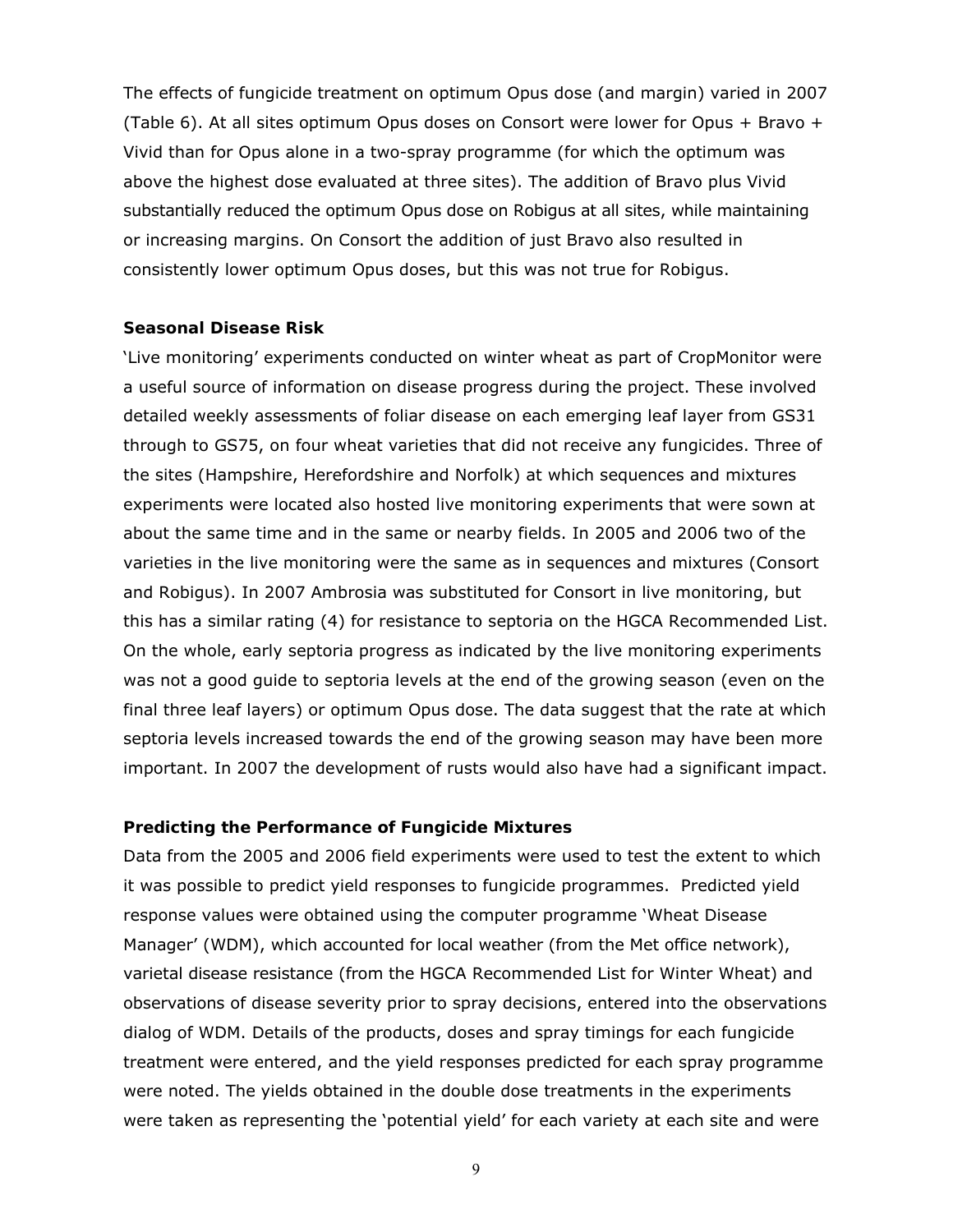entered into WDM. This allowed the predicted yield responses for each programme to be plotted as predicted yield against the actual yields obtained from the experiments.

Of the 15 site x season x variety combinations tested, significant relationships between predicted and actual yields were recorded in 13 cases. Predicted yield responses to fungicide treatments as a proportion of untreated yield loss were generally in agreement with actual responses, although predictions tended to underestimate losses where the crop was untreated. The model could be recalibrated to resolve this underestimation, and more accurately predict potential yields.

The ability to predict the disease control performance of a fungicide mixture was examined by developing a 'mixture calculator' capable of taking dose-response curves for two individual active ingredients, combining them to produce response curves for the mixture, and displaying the result graphically. The calculator uses two methods of combining response curves, the additive dose method (ADM) when the mode of action is the same and the multiplicative survival method (MSM) when it is different. The resulting % disease is presented against the individual dose response curves for the two components of the mixture either as a single (straight line) value representing the chosen dose of each component, or as a curve where the full dose represents the chosen dose of each. Predicted performances against *S. tritici* and *S. nodorum* for a mix of two triazole fungicides, two non-triazoles and a triazole with a non-triazole, were compared against formulated mixtures of the two active ingredients using HGCA fungicide performance data from 2005. Taking into account the variability found in the experiments, the fungicide mixture calculator gave acceptable results.

#### **Conclusions and Implications for Levy Payers**

In situations where the dominant foliar disease on winter wheat was *S. tritici*, the addition of Bravo to Opus in a two-spray  $(T1 + T2)$  fungicide programme has:

- reduced the dose of triazole (Opus) required to obtain equal disease control, often by 50% or more,
- allowed optimum yields to be obtained at 15-30% lower doses of triazole (Opus), whilst improving margins.

Even when mixed with Bravo, optimum triazole (Opus) doses were an average of:

- 45-65% higher for the most septoria susceptible variety compared to the least.
- 40-60% higher under medium-high than under low septoria pressure.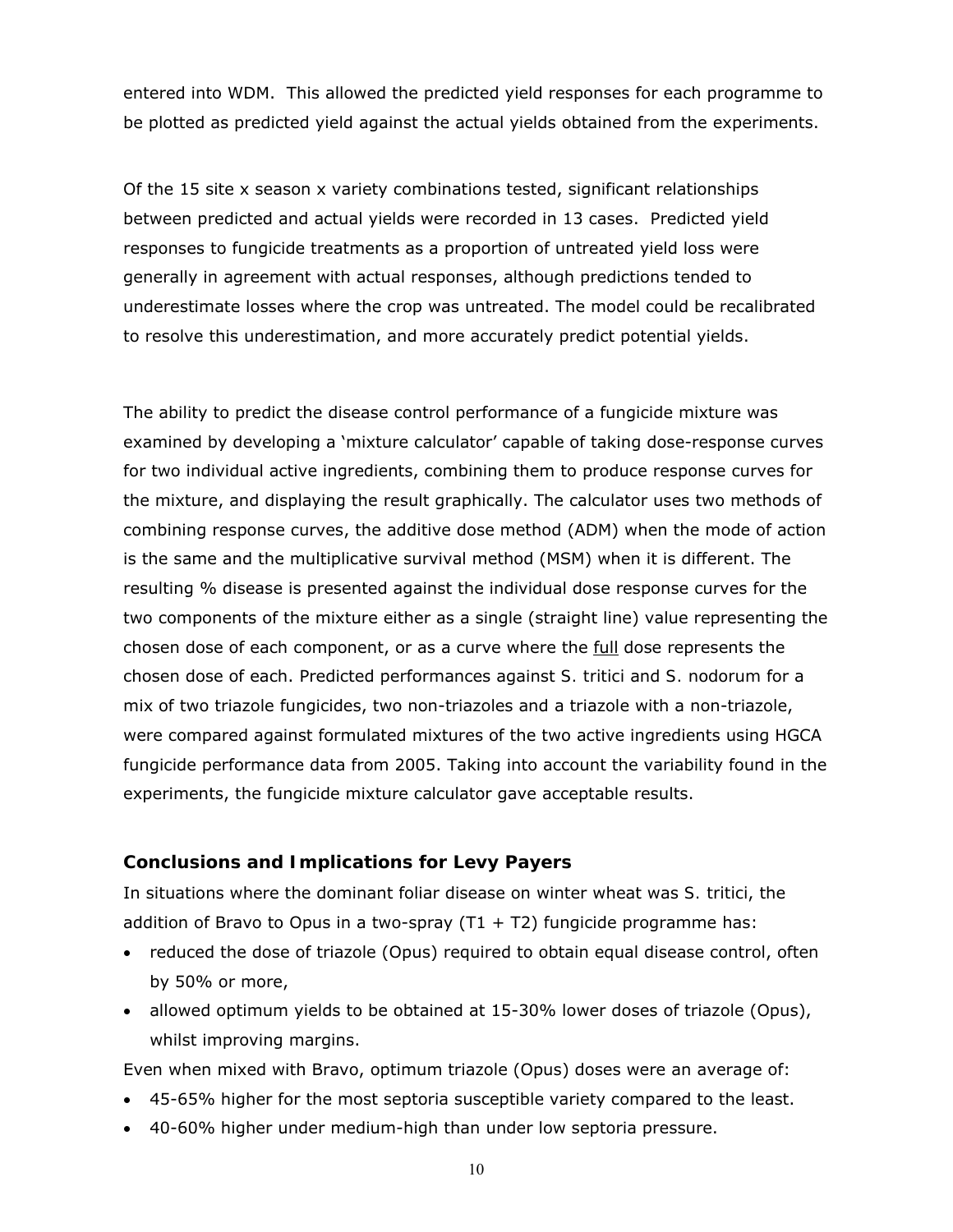Where brown or yellow rust were an equal or greater threat on one or more varieties:

- Vivid was of more benefit than Bravo as a mix partner for Opus to control rusts.
- Adding Vivid as well as Bravo resulted in up to 70% lower optimum triazole (Opus) doses whilst in most cases maintaining or increasing margins.

However it is important to note that choice of triazole at T1 and T2 (to reflect the target diseases) is important as well as triazole dose, and choice of mixture partner(s)

All other things being equal, increasing the grain price from  $E80/t$  to  $E160/t$  increased the optimum dose of the triazole (Opus) typically by 25-30%. Changing triazole dose is though only one way of responding to grain price. Other ways include applying an additional spray (for example at T0 or T3), or applying an appropriate mixture partner where this was otherwise not planned. Results obtained here suggest that adding a suitable mixture partner will often be more cost-effective than increasing the triazole dose. A range of triazole doses can deliver margins that are close to that achieved at the optimum. Applying a dose that is slightly above the expected optimum, especially where relatively low doses are being considered, will provide insurance in the event of higher than expected disease pressure or unexpected delays in application. However, robust disease control is best achieved through using appropriate fungicide mixtures rather than routinely applying higher than necessary doses of triazole. This may also help to avoid a potential escalation in selection for less sensitive disease isolates.

Figure 1 can be used as a guide to the relative dose of triazole that is likely to be required to achieve optimum yield, based on the septoria resistance rating of the variety, seasonal/regional septoria pressure, the threat (or not) from rusts and choice of mixture partner(s). The figure is based on the relative optimum doses obtained in the experiments, and therefore assumes programmes with well-timed applications at T1 and T2, the use of a triazole with good activity against septoria and rusts, and (where applicable) the addition of chlorothalonil or a rust-active strobilurin at robust doses at both timings. The longer the horizontal bar, the higher the dose of triazole required. Where the bar extends beyond the vertical dotted line, this indicates that it is unlikely that optimum yield will be achieved with this particular treatment for this combination of varietal resistance and disease pressure, so an appropriate partner (or further partner) should be used. Where the bar is very close to, or touching, the dotted line, using an appropriate partner (or further partner) is preferable to avoid over-reliance on the triazole component.

11